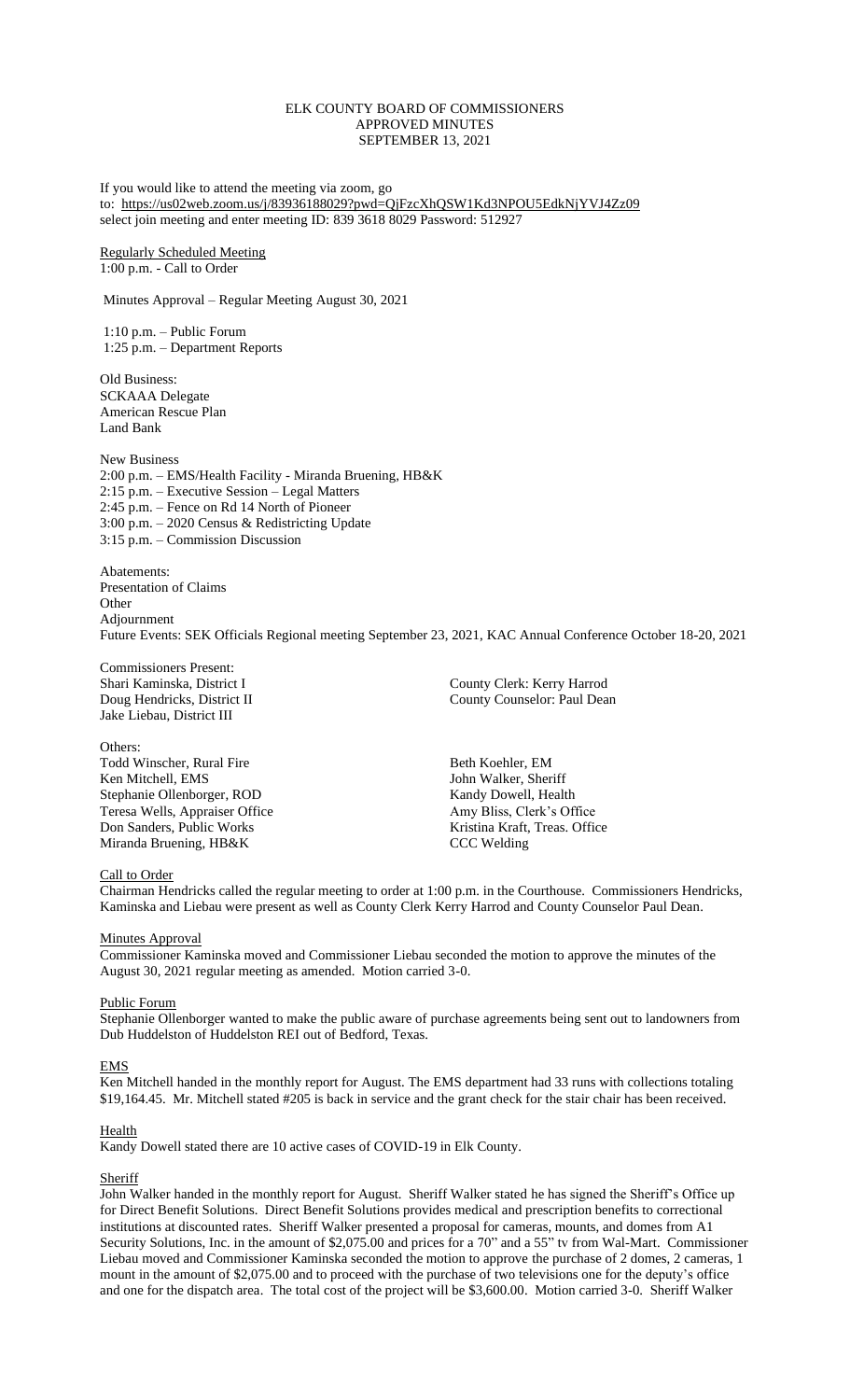will be attending the Longton City Council meeting at 7:00 p.m. and the Longton Neighborhood Watch meeting at 8:00 p.m. along with County Attorney Jill Gillett.

# Register of Deeds

Stephanie Ollenborger presented the monthly report for August. They had a total of 68 instruments recorded and a total deposit of \$3,783.75.

# Emergency Management

Beth Koehler stated the Building Resilient Infrastructure and Communities (BRIC) Grant and Flood Mitigation Assistance (FMA) Grant submittals did not get approved.

# County Clerk

Kerry Harrod presented the annual renewal from Advantage Computer for web hosting. Commissioner Kaminska moved and Commissioner Liebau seconded the motion to renew the annual web hosting contract with Advantage Computer in the amount of \$1,598.00. Motion carried 3-0.

# Rural Fire

Todd Winscher stated the new 2006 F550 rescue truck is in the county and will be equipped and in service within a month.

# Public Works

#### Road

Don Sanders stated contract haulers are still hauling rock. They have 5 miles left to go on the Limestone Killdeer to the county line project. The Road 8 project has resumed. Atmos Energy will be replacing the gas line by October 8, 2021. Mr. Sanders stated the County will receive \$32,167.42 from the Federal Fund Exchange. The funds will be used for culvert repairs. The Road 27 and Road 28 project going into Fall River has not started yet. Maintenance

Don Sanders stated the courthouse generator has been fully installed. Foley will do the maintenance on the courthouse and the sheriff's office generators.

# SCKAAA Delegate

The County is still looking for a delegate.

#### American Rescue Plan

The County Clerk's Office and the Treasurer's Office will work with Ashley Osburn of Yerkes & Michels, CPA, LLC. to make sure Ms. Osburn has all the information needed from the County to complete reporting.

# Land Bank

Commissioner Kaminska moved and Commissioner Liebau seconded the motion to adopt resolution 21-11 establishing a county land bank with a three-member board comprised of the board of county commissioners. Motion carried 3-0.

# EMS/Health Facility

Discussion was had with Miranda Bruening, HB&K regarding the pay application, excess dirt and gravel and key pads. The next site meeting will be October 1, 2021 at 2:00 p.m.

# Event Center

Commissioner Kaminska stated Sydney Roebuck has resigned from the steering committee.

# Executive Session 2:15 p.m.

Commissioner Kaminska moved and Commissioner Liebau seconded the motion to go into executive session for 15 minutes to discuss legal matters with Paul Dean present. Motion carried 3-0.

Back in session 2:30 p.m. No action.

# Executive Session 2:30 p.m.

Commissioner Kaminska moved and Commissioner Liebau seconded the motion to go into executive session for 10 minutes to discuss non-elected personnel with Paul Dean present. Motion carried 3-0.

Back in session 2:40 p.m. No action taken.

# 2020 Census & Redistricting Update

Commissioner Kaminska stated there has been a 13.8% decline in Elk County's population from 2010-2020. This percentage is the second highest in the State. Kerry Harrod stated she has not received any information on the congressional redistricting yet.

# Advantage Computer Service

Commissioner Kaminska moved and Commissioner Liebau seconded the motion to renew the contract with Advantage Computer Services for web hosting in the amount of \$1,598. Motion carried 3-0.

# Fence on Rd 14 North of Pioneer

Commissioner Kaminska moved and Commissioner Liebau seconded the motion to table the discussion of the fence on Road 14 North of Pioneer until September 27, 2021. Motion carried 3-0.